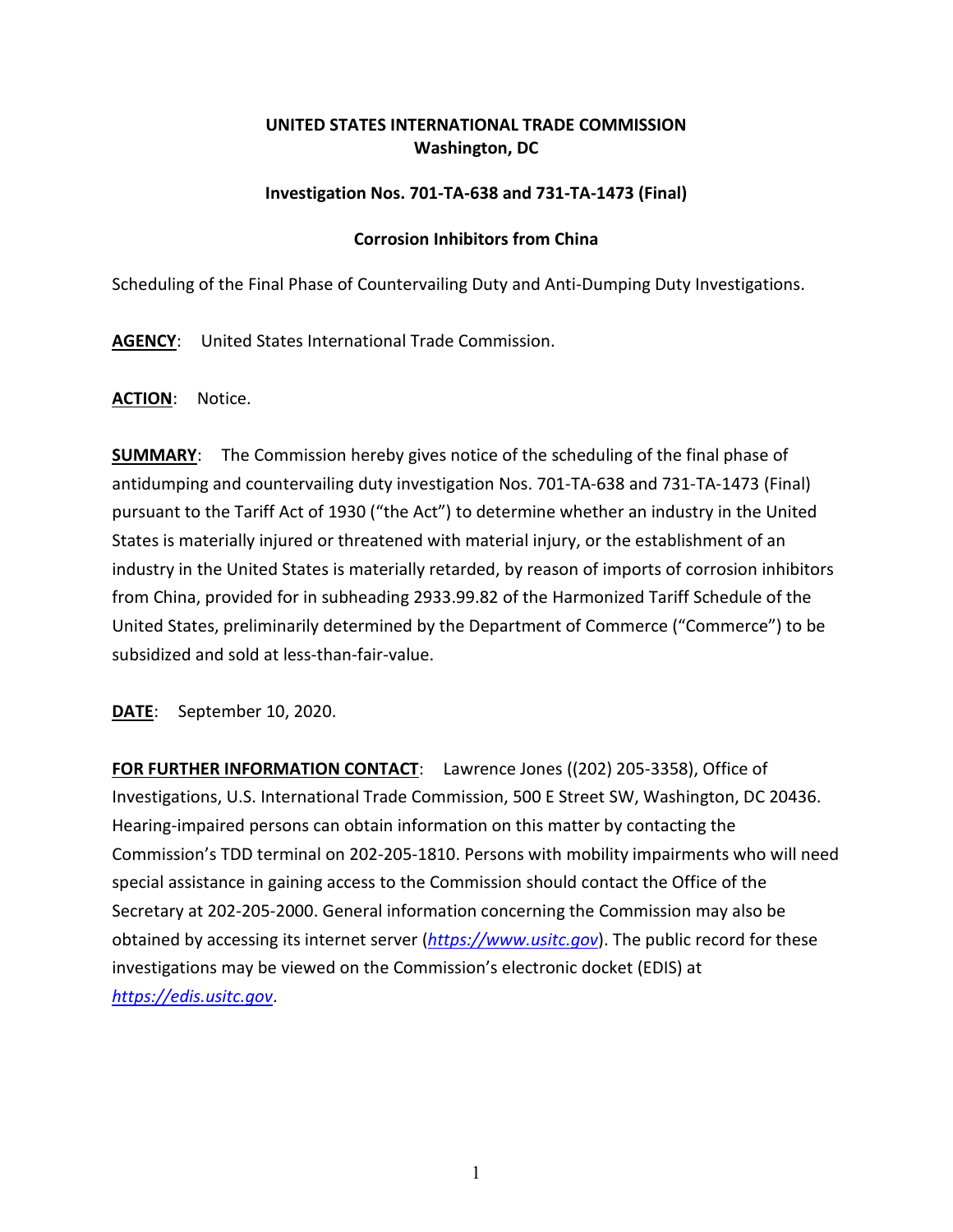## **SUPPLEMENTARY INFORMATION**:

**Scope**.-- For purposes of these investigations, Commerce has defined the subject merchandise as covered by these investigations is tolyltriazole and benzotriazole. This includes tolyltriazole and benzotriazole of all grades and forms, including their sodium salt forms. Tolyltriazole is technically known as Tolyltriazole IUPAC 4,5 methylbenzotriazole. It can also be identified as 4,5 methyl benzotriazole, tolutriazole, TTA, and TTZ.

Benzotriazole is technically known as IUPAC 1,2,3-Benzotriazole. It can also beidentified as 1,2,3 Benzotriazole, 1,2-Aminozophenylene, 1H-Benzotriazole, and BTA.

All forms of tolyltriazole and benzotriazole, including but not limited to flakes, granules, pellets, prills, needles, powder, or liquids, are included within the scope of these petitions.

The scope includes tolyltriazole/sodium tolyltriazole and benzotriazole/sodium benzotriazole that are combined or mixed with other products. For such combined products, only the tolyltriazole/sodium tolyltriazole and benzotriazole/sodium benzotriazole component is covered by the scope of these investigations. Tolyltriazole and sodium tolyltriazole that have been combined with other products is included within the scope, regardless of whether the combining occurs in third countries.

Tolyltriazole, sodium tolyltriazole, benzotriazole and sodium benzotriazole that is otherwise subject to these investigations is not excluded when commingled with tolyltriazole, sodium tolyltriazole, benzotriazole, or sodium benzotriazole from sources not subject to these investigations. Only the subject merchandise component of such commingled products is covered by the scope of these investigations.

A combination or mixture is excluded from this investigation if the total tolyltriazole or benzotriazole component of the combination or mixture (regardless of the source or sources) comprises less than 5 percent of the combination or mixture, on a dry weight basis. Notwithstanding the foregoing language, a tolyltriazole or benzotriazole combination or mixture that is transformed through a chemical reaction into another product, such that, for example, the tolyltriazole or benzotriazole can no longer be separated from the other products through a distillation or other process is excluded from this investigation.

Tolyltriazole has the Chemical Abstracts Service (''CAS'') registry number 29385–43–1. Tolyltriazole is classified under Harmonized Tariff Schedule of the United States (''HTSUS'') statistical reporting number 2933.99.82.20.

Sodium Tolyltriazole has the CAS registry number 64665–57–2 and is classified under HTSUS statistical reporting number 2933.99.82.90. Benzotriazole has the CAS registry number #95–14–7 and is classified under HTSUS statistical reporting number 2933.99.82.10. Sodium Benzotriazole has the CAS registry number 15217–42–2. Sodium Benzotriazole is classified under HTSUS statistical reporting number 2933.99.82.90.

Although the HTSUS subheadings and CAS registry numbers are provided for convenience and customs purposes, the written description of the scope of these investigations is dispositive.

2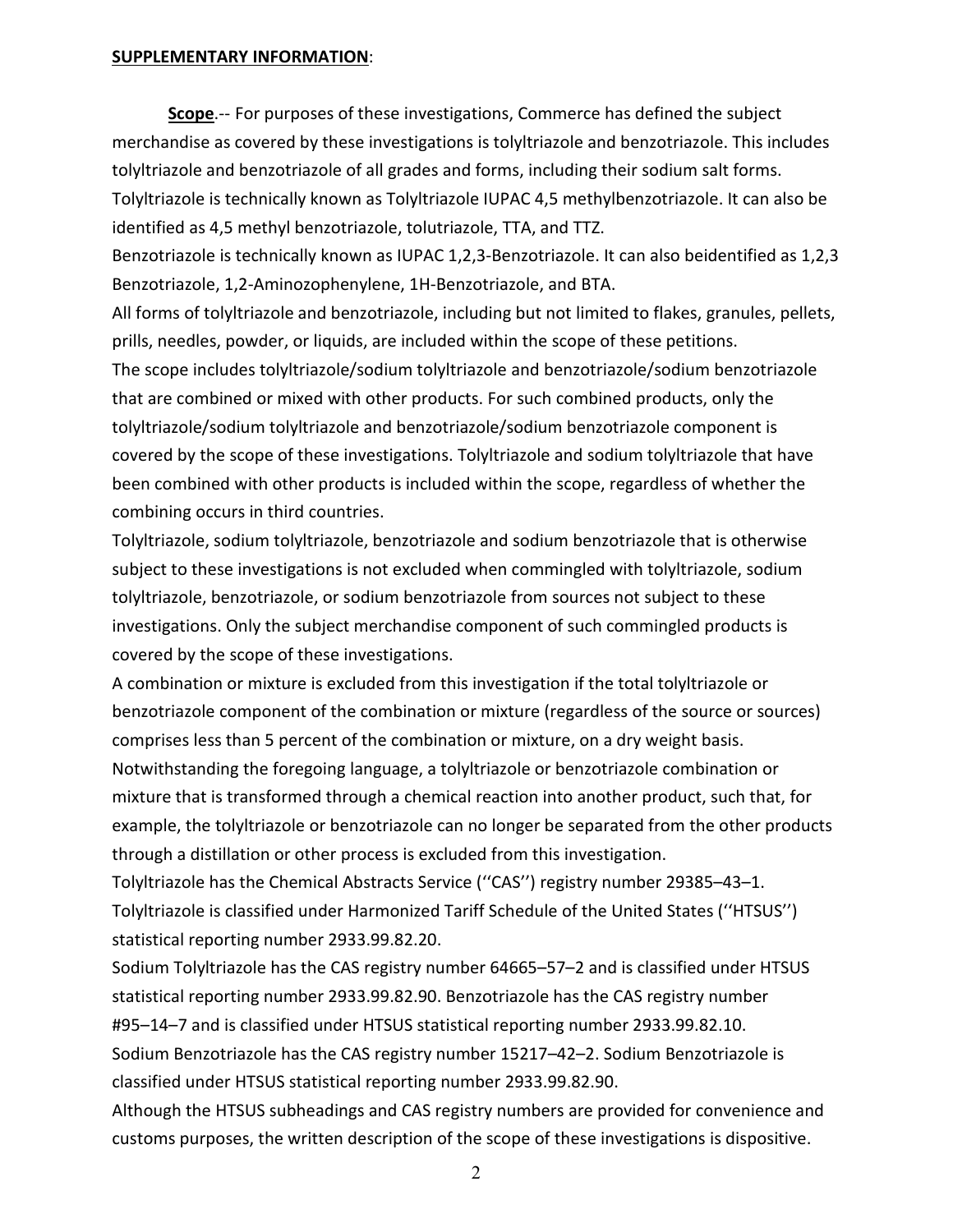**Background**.--The final phase of these investigations is being scheduled pursuant to sections 705(b) and 731(b) of the Tariff Act of 1930 (19 U.S.C. 1671d(b) and 1673d(b)), as a result of affirmative preliminary determinations by Commerce that certain benefits which constitute subsidies within the meaning of § 703 of the Act (19 U.S.C. 1671b) are being provided to manufacturers, producers, or exporters in China of corrosion inhibitors, and that such products are being sold in the United States at less than fair value within the meaning of § 733 of the Act (19 U.S.C. 1673b). The investigations were requested in petitions filed on February 5, 2020, by Wincom Incorporated, Blue Ash, Ohio.

For further information concerning the conduct of this phase of the investigations, hearing procedures, and rules of general application, consult the Commission's Rules of Practice and Procedure, part 201, subparts A and B (19 CFR part 201), and part 207, subparts A and C (19 CFR part 207).

**Participation in the investigations and public service list.**--Persons, including industrial users of the subject merchandise and, if the merchandise is sold at the retail level, representative consumer organizations, wishing to participate in the final phase of these investigations as parties must file an entry of appearance with the Secretary to the Commission, as provided in § 201.11 of the Commission's rules, no later than 21 days prior to the hearing date specified in this notice. A party that filed a notice of appearance during the preliminary phase of the investigations need not file an additional notice of appearance during this final phase. The Secretary will maintain a public service list containing the names and addresses of all persons, or their representatives, who are parties to the investigations.

Please note the Secretary's Office will accept only electronic filings during this time. Filings must be made through the Commission's Electronic Document Information System (EDIS, *[https://edis.usitc.gov](https://edis.usitc.gov/)*.) No in-person paper-based filings or paper copies of any electronic filings will be accepted until further notice.

**Limited disclosure of business proprietary information (BPI) under an administrative protective order (APO) and BPI service list**.--Pursuant to § 207.7(a) of the Commission's rules, the Secretary will make BPI gathered in the final phase of these investigations available to authorized applicants under the APO issued in the investigations, provided that the application is made no later than 21 days prior to the hearing date specified in this notice. Authorized applicants must represent interested parties, as defined by 19 U.S.C. 1677(9), who are parties to the investigations. A party granted access to BPI in the preliminary phase of the investigations need not reapply for such access. A separate service list will be maintained by the Secretary for those parties authorized to receive BPI under the APO.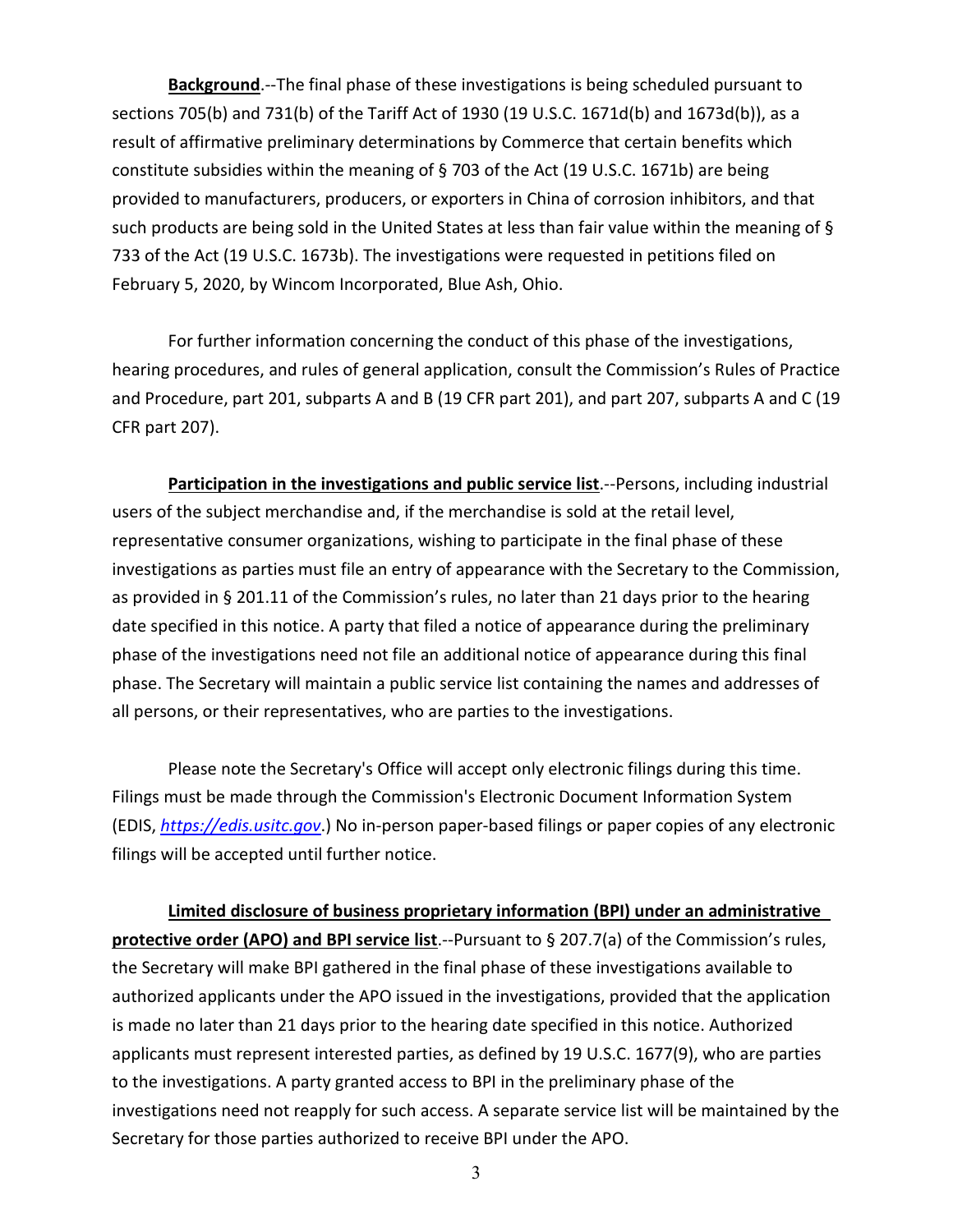**Staff report**.--The prehearing staff report in the final phase of these investigations will be placed in the nonpublic record on January 6, 2021, and a public version will be issued thereafter, pursuant to § 207.22 of the Commission's rules.

**Hearing**.-- The Commission will hold a hearing in connection with the final phase of these investigations beginning at 9:30 a.m. on Thursday, January 21, 2021. Information about the place and form of the hearing, including about how to participate in and/or view the hearing, will be posted on the Commission's website at

[https://www.usitc.gov/calendarpad/calendar.html.](https://www.usitc.gov/calendarpad/calendar.html) Interested parties should check the Commission's website periodically for updates. Requests to appear at the hearing should be filed in writing with the Secretary to the Commission on or before Thursday, January 14, 2021. A nonparty who has testimony that may aid the Commission's deliberations may request permission to present a short statement at the hearing. All parties and nonparties desiring to appear at the hearing and make oral presentations should attend a prehearing conference to be held at 9:30 a.m. on Friday, January 15, 2021. Oral testimony and written materials to be submitted at the public hearing are governed by sections 201.6(b)(2), 201.13(f), and 207.24 of the Commission's rules. Parties must submit any request to present a portion of their hearing testimony **in camera** no later than 7 business days prior to the date of the hearing.

**Written submissions**.--Each party who is an interested party shall submit a prehearing brief to the Commission. Prehearing briefs must conform with the provisions of §207.23 of the Commission's rules; the deadline for filing is January 13, 2021. Parties may also file written testimony in connection with their presentation at the hearing, as provided in § 207.24 of the Commission's rules, and posthearing briefs, which must conform with the provisions of § 207.25 of the Commission's rules. The deadline for filing posthearing briefs is January 28, 2021. In addition, any person who has not entered an appearance as a party to the investigations may submit a written statement of information pertinent to the subject of the investigations, including statements of support or opposition to the petition, on or before January 28, 2021. On February 17, 2021, the Commission will make available to parties all information on which they have not had an opportunity to comment. Parties may submit final comments on this information on or before February 19, 2021, but such final comments must not contain new factual information and must otherwise comply with §207.30 of the Commission's rules. All written submissions must conform with the provisions of § 201.8 of the Commission's rules; any submissions that contain BPI must also conform with the requirements of §§ 201.6, 207.3, and 207.7 of the Commission's rules. The Commission's *Handbook on Filing Procedures*, available on the Commission's website at

[https://www.usitc.gov/documents/handbook\\_on\\_filing\\_procedures.pdf,](https://www.usitc.gov/documents/handbook_on_filing_procedures.pdf) elaborates upon the Commission's procedures with respect to filings.